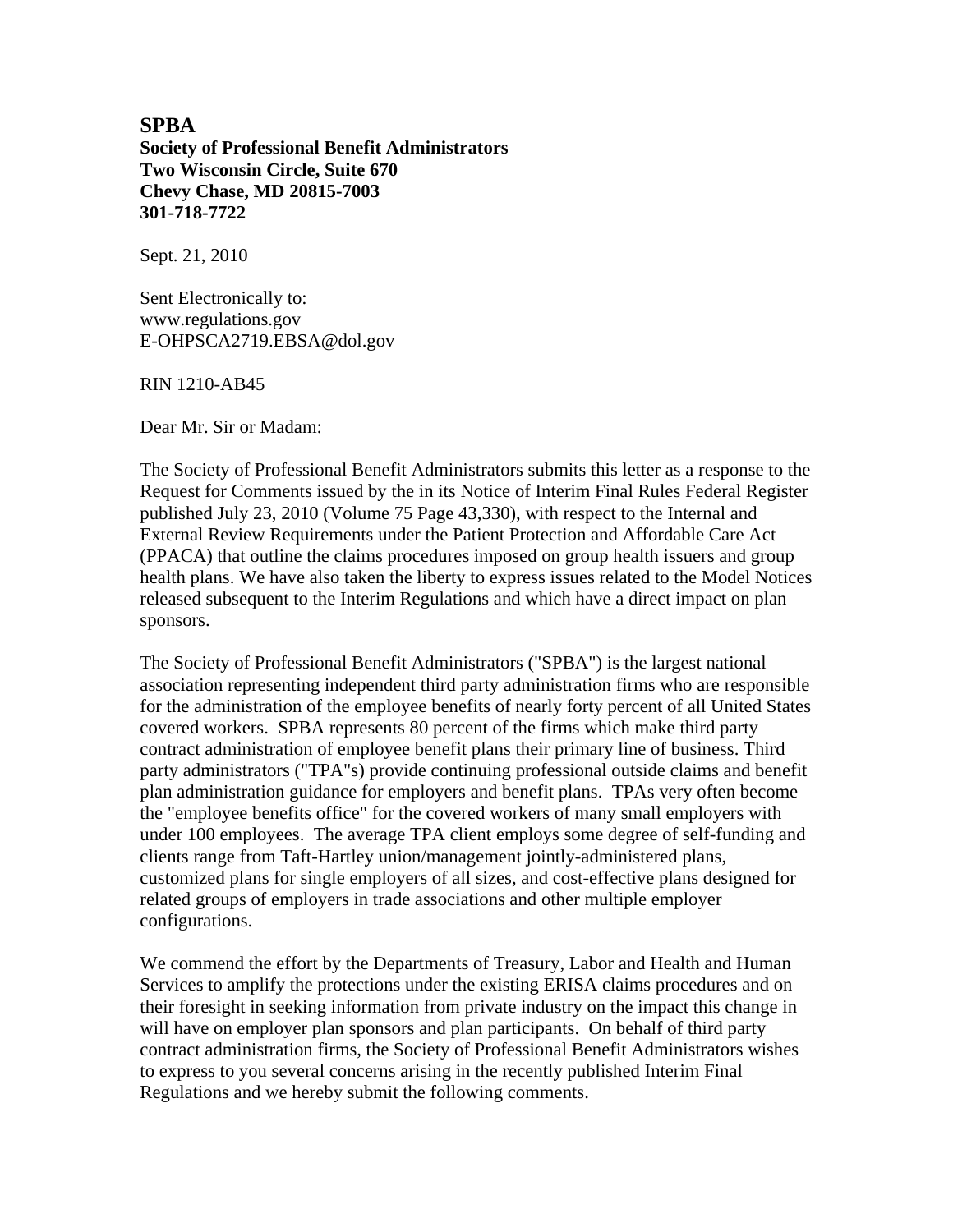The comments presented here are representative of the broadest possible spectrum of TPAs that advise employer plan sponsors on and administer employee benefit plans for large and small employers, with and without unions, in every state. In speaking to TPAs throughout the U.S., we found that TPA client firms face common difficulties in understanding the many changes to the newly drafted Internal/External Claims Review Procedures. Benefit administrators need immediate guidance from you on how to administer requests for coverage, particularly as they relate to the responsibilities of employers, and this letter is meant to highlight these issues. It is our hope that our comments will provide insight on the impact the PPACA-Mandated Claims Review Procedures will bring to employer-sponsored welfare benefit plans. It is in that spirit that SPBA respectfully submits these comments for your review.

# Clarify Standard Review Process

It is stated in several places in the Interim Final Regulations and Technical Release 2010- 01 that plans must set out the requirements for "standard" review process. The new notice requirements add an external, second-level review process governed under state "standards" or, if no state "standards" apply, Federal "standards". Third party administrators would like the Agencies to provide additional explanations, examples and even model language on the "standards" that are contemplated. We would like to see discussion on whether the URAC standard will satisfy the requirements. Some TPAs would like to know whether a plan sponsor can establish their own "standard" and whether complying with that "standard" incorporated into its plan design would be sufficient? Additionally, TPAs would like to see guidance on whether the requirement under the existing claims regulation to provide claim determinations in the EOB also apply to the "standard" used to make the determinations; given the obvious lack of room on the EOB itself.

# Clarification of Timeline

SPBA respectfully requests a clarification whether the deadline for internal appeals and external review are intended to be the same. Under the Technical Release 2010-01, claimants must be given an opportunity to file a request for external review up to 4 months (or 120 days) after receiving the internal adverse benefit determination. Under the current Claims regulations, plans must provide 180 days for the claimant to appeal an adverse benefit determination. We would like a clarification on which deadline should be followed by plan sponsor under which circumstances.

# Model Notice

The Model Notices for Adverse Benefit Determinations issued in July 2010 impose new notice requirements. Failure by the plan sponsor to strictly adhere to the new notice and other requirements can result in a claimant being deemed to have exhausted the appeals process and, therefore, proceed directly to an independent external review or file a lawsuit.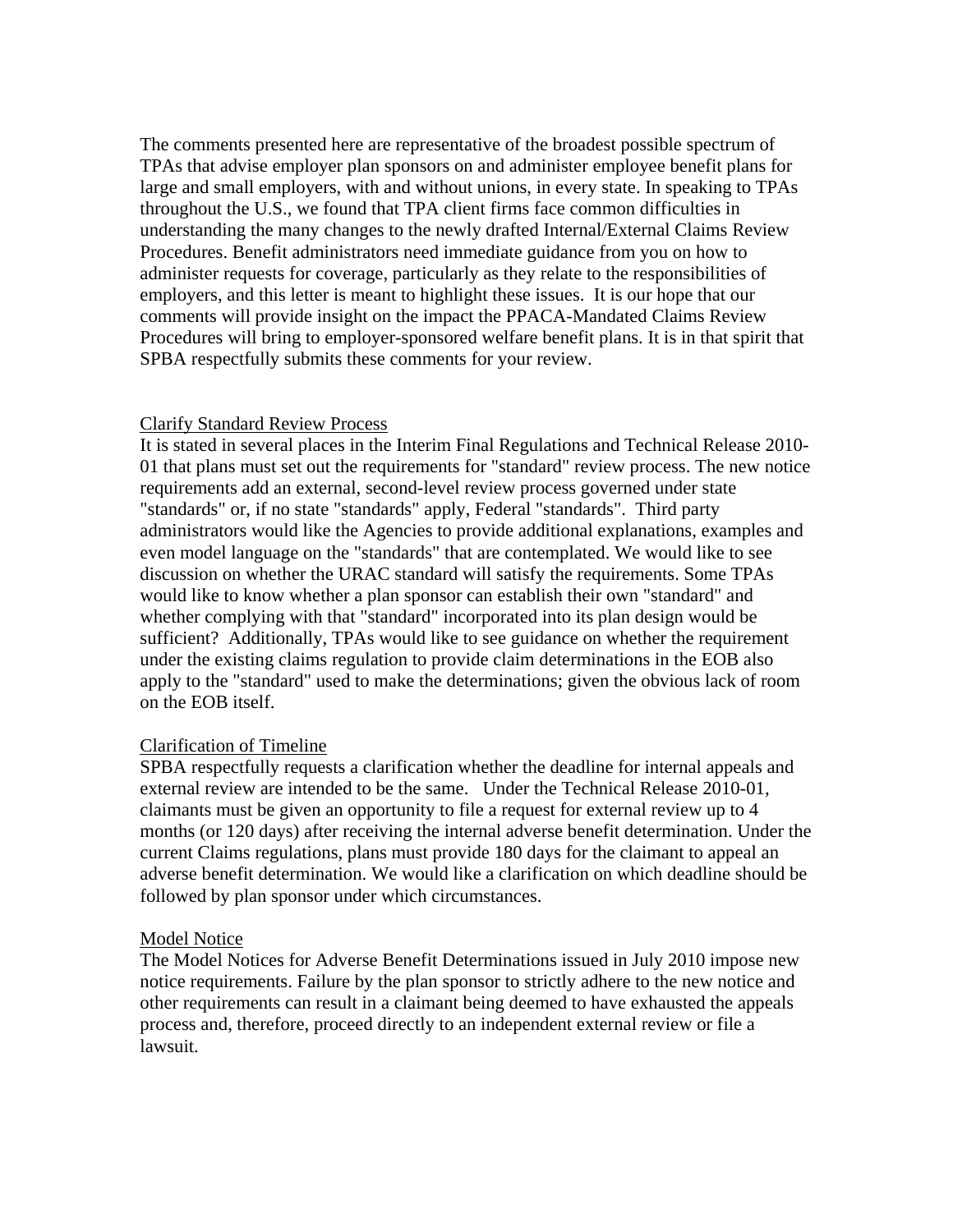However, we note that the Model Notices do not include the language required to provide a right to appeal under ERISA as required in the EOB. We would like the agencies to clearly establish whether the language should be added to the Model Notice by the plan sponsor or whether the Model Notice will be modified in the future to include this notice.

Following is the statement that TPAs place on each EOB for their client plan sponsors. Since it was not included in the Model Notice, TPAs question whether or not it is still necessary:

"If any part of your claim was denied or reduced, it was because the Plan relied on a rule, guideline, or protocol. You may request, in writing, a copy of that rule, guideline or protocol free of charge. If your claim was reduced or denied because the Plan did not have certain information, you may request in writing, free of charge, the information necessary to correct your claim and it is necessary. If you disagree with this benefit determination, you have 180 days from the date of receipt to appeal the decision. You will receive a written response to your appeal no later than 60 days after our receipt. If the Plan fails to follow its claim and appeal procedures, ignores, or denies your request for benefits and you exhaust the Plan's internal claim procedures, you are entitled to bring civil action against the Plan under ERISA Sec. 502(a). If you have questions, contact Customer Service at (xxx) xxx-xxxx or (800) xxx-xxxx. Written requests and appeals should be sent to the address above."

### Time Change Unnecessary in Urgent Care Claims

The current DOL claims procedure regulations provided the welfare benefit plans consider urgent care claims as soon as possible taking into account the medical exigencies, but no later than 72 hours after receipt of the claim by the plan. The Interim Final Regulations place that time limit at "no later than 24 hours" after the receipt of the claim by the plan or issuer.

The change in time limitations is of significant concern to third party administrators who establish that the change is unnecessary. First, as referenced in the IFR themselves, under the existing regulation many if not most of the claims were already "handled in less than 24 hours" especially given the new technological communication developments. The new change imposes upon group health plans the additional costs associated with a 24 hour on-call staff, in some cases, as second bilingual staff person.

Secondly, while the agencies themselves recognized that plans in many cases do satisfy the 24-hour time period, if on the rare occasion they fall beyond the timeframe due to lack of information or verification of a condition, the group health plan would automatically fall into the category of non-compliance with the regulation. This noncompliance would automatically trigger their filing a self-report for non-compliance with the Internal Revenue Department. The requirement to self-report non-compliance of regulatory requirements on Treasury Form 8928 requires employers who sponsor group health plans and certain other responsible persons, such as third party administrators, to self-report and pay excise taxes when they fail to comply with various group health plan mandates. The failure to self-report will result in the imposition of penalties and interest.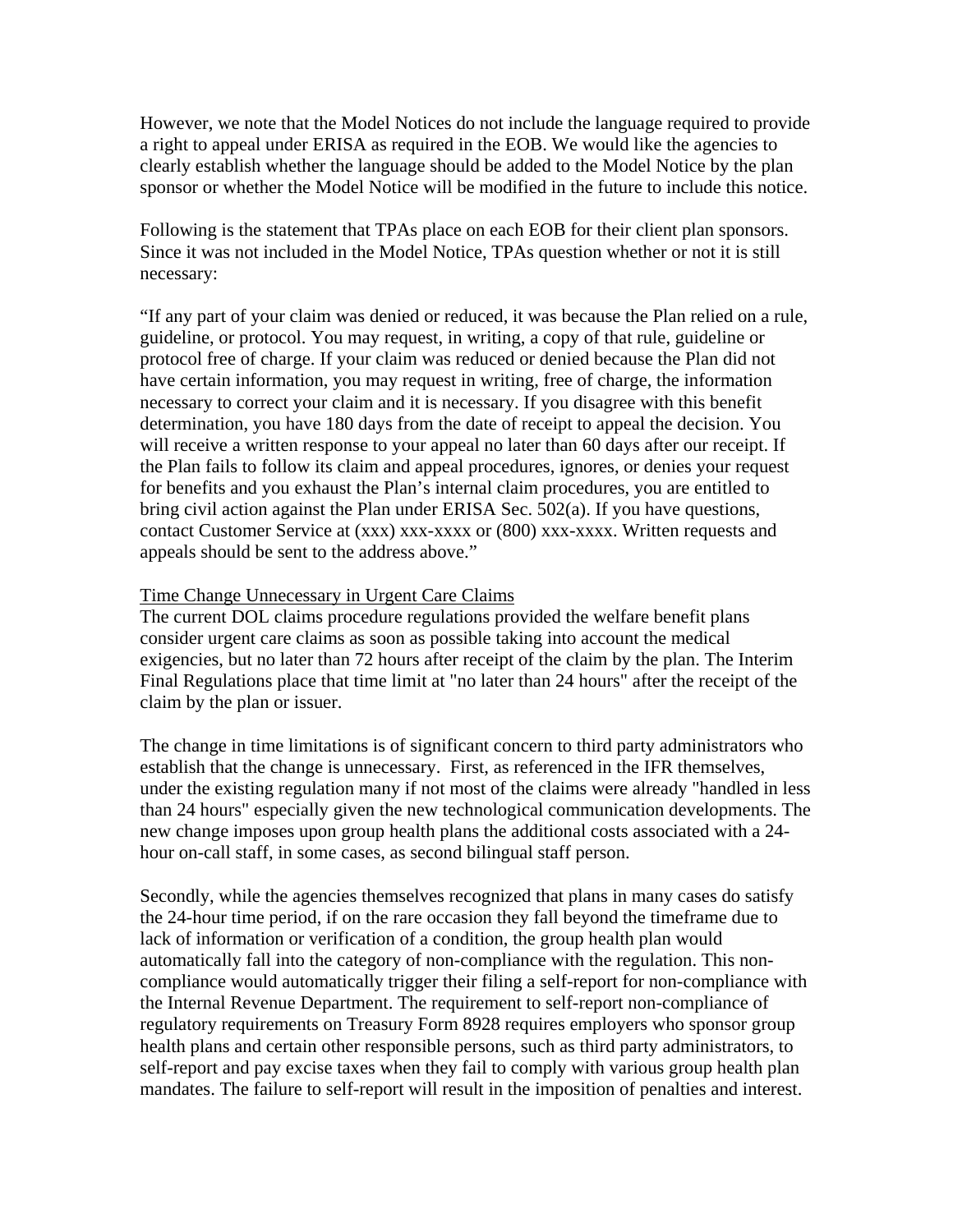The failure to report and pay penalties can range from 25 to 50 percent of the amount of the unpaid tax including interest. The result of having a regulation "on the books" that is generally already complied with, is unnecessary and puts plans in the position of paying a penalty and excise tax.

# State/Federal External Review Process

The Agencies correctly surmised that ERISA-covered self-funded group health plans will likely be the most affected by the External Review requirements contained in the Interim Final Regulations. The Agencies have asked whether the Federal external review process should apply when the State external review process does not apply to all issuers in the State. It would be appropriate that, in the absence of a State external appeal, the Federal external review should be the standard.

The regulations provide that the State external appeal process ensure against Internal Review Organization's (IRO) conflicts of interest. SPBA generally supports this rule, and adds that Third Party Administrators are uniquely situated to serve as the entity to select and contract with IROs so that group health plans can avoid conflicts. The establishment of a "Chinese Wall" to avoid a conflict of interest is a well-known and well-established process successfully used in many areas of business. We think that the regulations should clarify that IROs selected by an independent Third Party Administrators, would meet the requirement of independence and satisfy that requirement.

The rules provide that State external appeals should be conducted in a "substantially similar" manner to that found in the NAIC Model Act. We strongly urge the Agencies to clarify the meaning of "substantially similar". External appeals brought regarding new treatments often result in a disagreement about whether the information is sufficient to find that the treatment is not experimental. The use of a single standard to be used by State and Federal external reviews would clarify the definition and provide guidance for group health plans and IROs about the standard they must use to evaluate a treatment plan. In our opinion, incorporating a uniform standard is desirable.

# Requirement of three IRO Contracts

The Interim Final Regulations require that the welfare benefit plan make available three IROs. Further, the safe harbor guidelines of Technical Release 2010-01 require selffunded plans to either voluntarily comply with a state's external review process (if the state so allows) or comply with the Federal external review requirements set forth in the Release. Our members report and we want the Agencies to be aware that some states (we understand this to be true in the New England area for example) have so far declined to open up their external review processes to self-funded plans. As such, TPA client group health plans would not be able to voluntarily comply with the state process and, instead, would be required to follow the Federal requirements.

 Under the safe harbor requirements, employer group health plans need to contract directly with at least three IROs. We request the Agency to clarify the significant confusion in the interpretation of this provision which seems to disallow third party